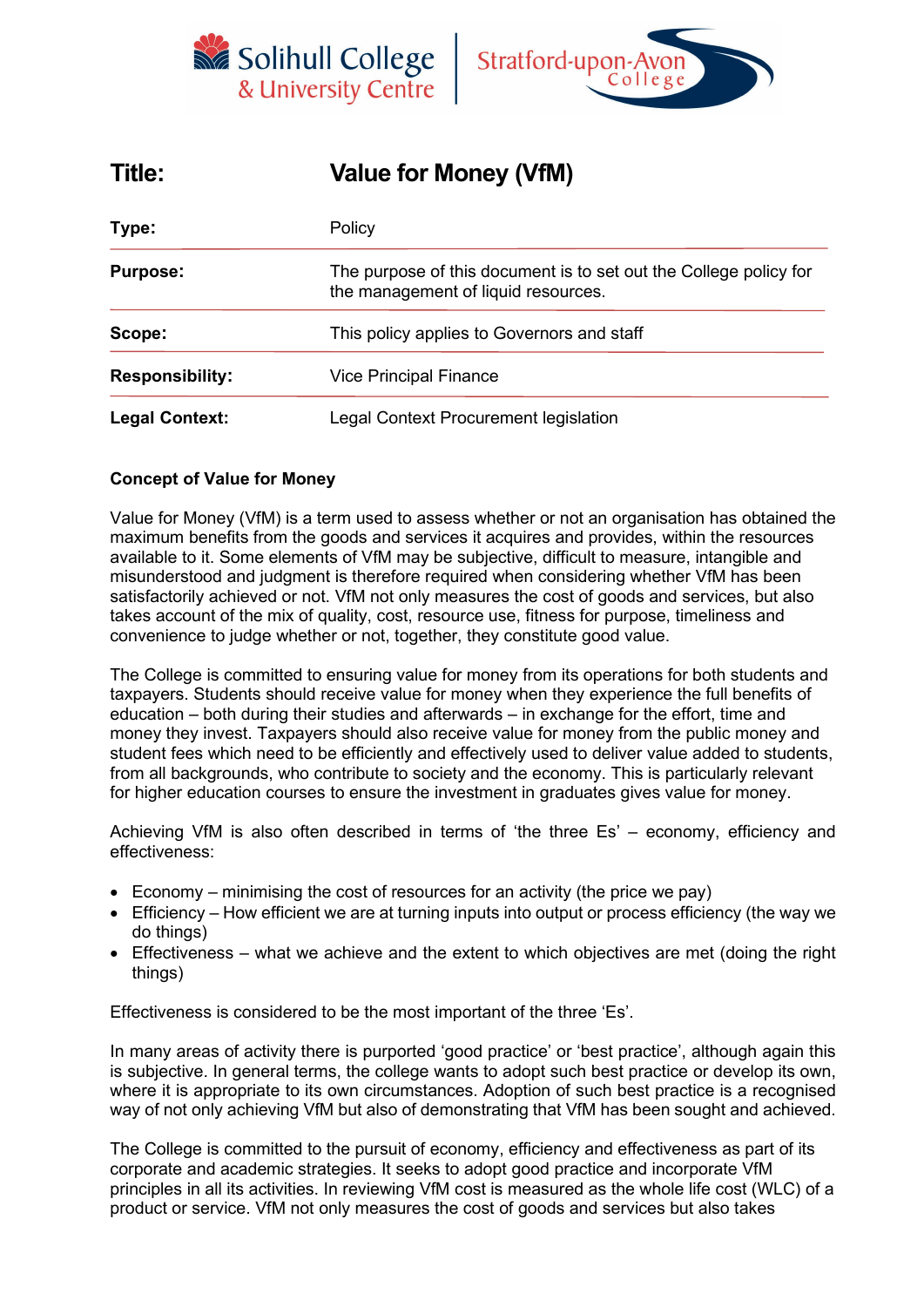account of the mix of cost with quality, resource use, and fitness for purpose, timeliness and convenience to judge whether or not, together, they constitute good value.

The College will refer to projects and actions as related to VfM as 'Best Use of Resources'.

#### **1. Objectives**

The College is committed to:

- Integrating VfM principles within existing management, planning and reviewing processes
- Adopting recognised good practice where this makes sense.
- Benchmarking the institution's activities against other similar activities and organisations where this is considered useful.
- Responding to opportunities to enhance the economy, efficiency and effectiveness of activities.
- Promoting a culture of continuous improvement
- Ensuring that all staff recognise their continuing obligation to seek VfM as part of their routine activities.
- Delivering the relevant priorities within the strategic plan
- Support of the Social Value Act 2012 where applicable

### **2. Framework of Control**

Solihull College & University Centre identifies several areas of control aimed at securing VfM including:

- Measuring and evaluating learners progress, success rates and satisfaction
- Business planning, including clear definition of objectives and targets
- Use of contribution and 'value added' analyses
- Comparison of results with benchmark figures or those achieved by similar organisations
- Financial Regulations and Financial Procedures including competitive tendering arrangements
- Budgetary control systems
- Procurement
- Internal and external audit feedback from audit work.
- Undertaking specifically identified VfM reviews and projects in response to the outcomes of the above

#### **3. Responsibility**

The responsibility for achieving VfM lies with Governors, managers and staff and is not restricted to those with resource or financial responsibilities.

The Governors are responsible for securing economical, efficient and effective management of the College's resources and expenditure, so that the benefits that should be derived from the application of public funds are not put at risk.

The EMT has overall responsibility to put arrangements in place to ensure that VfM is obtained.

Managers have the executive responsibility to maintain an awareness of good practice in their own area of operation and to ensure that these are followed appropriately.

All staff should endeavour to seek and achieve VfM in all activities and to bring to management's attention any opportunities for improvement.